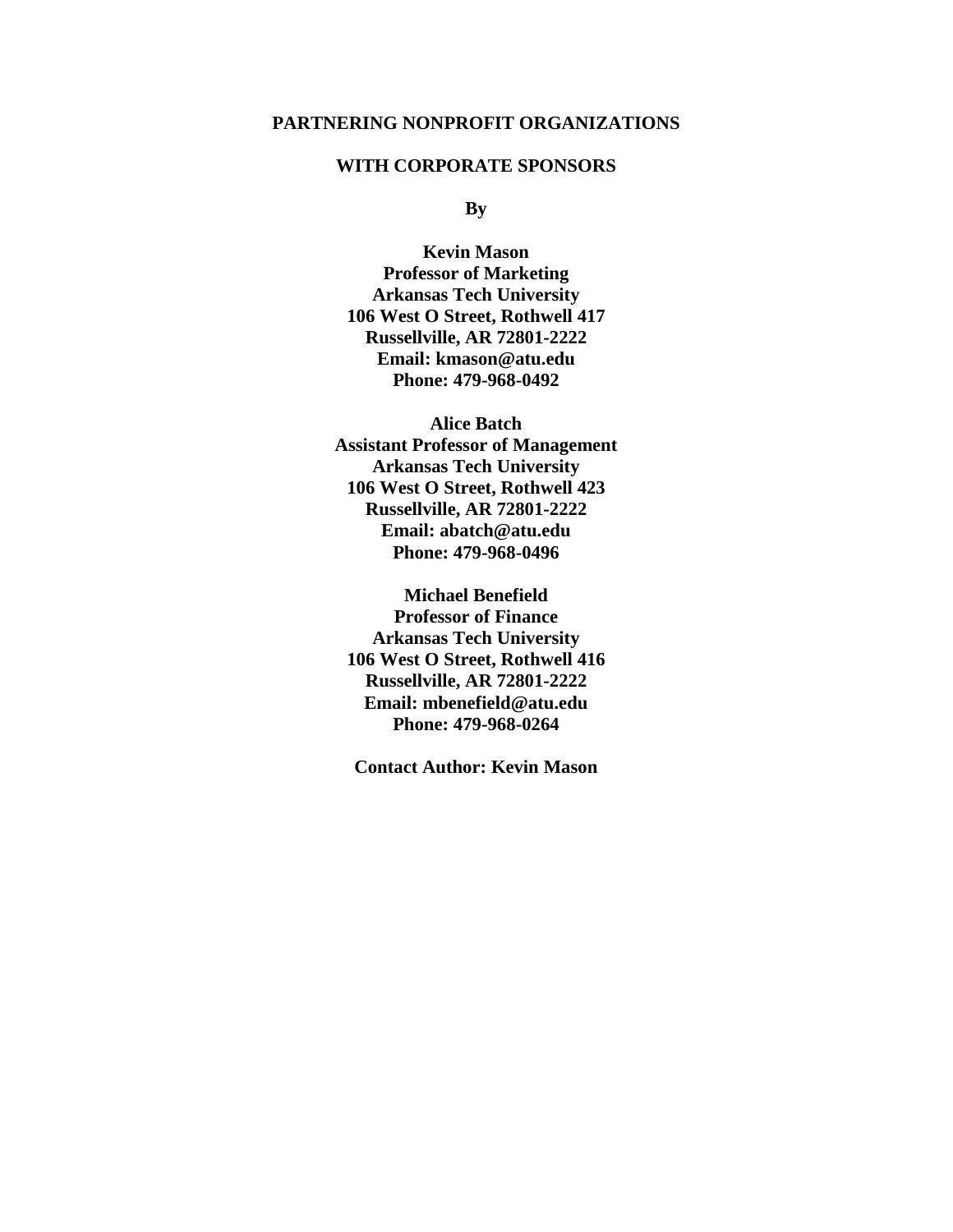#### **Abstract**

Relative to other marketing tools (e.g., advertising, promotions, personal selling) corporate sponsorship is seldom discussed in the marketing literature. This is unfortunate because corporate sponsor relationships can be advantageous to both nonprofit organizations (NPOs) and profit seeking corporations (Hernandez-Murillo and Martinek 2009). NPOs are organizations that strive to provide goods and services to society without pursuing profits. Although NPOs are permitted to generate surplus revenues, they must be retained by the organization and used for the purpose of self-preservation or expansion of services. As such, NPOs use revenues generated by operations to achieve their goals and have little discretionary revenues that can be used for promotional efforts. Corporations are profit seeking enterprises that seek to attract consumers by providing products that the marketplace perceives as being of value. To enhance long-term success corporations strive to develop effective relationships with consumers in the marketplace. Profit seeking corporations and NPOs can both benefit by partnering together. NPOs can better address social causes by gaining higher visibility and financial backing with the help of corporations. Especially in recent years, corporations are increasingly concerned with social responsibility and therefore open to partnering with NPOs in the form of a sponsorship relationship (Siegel and Vitaliano 2007). This paper examines the use of sponsorship to enhance attitudes towards nonprofit organizations and sponsoring corporations.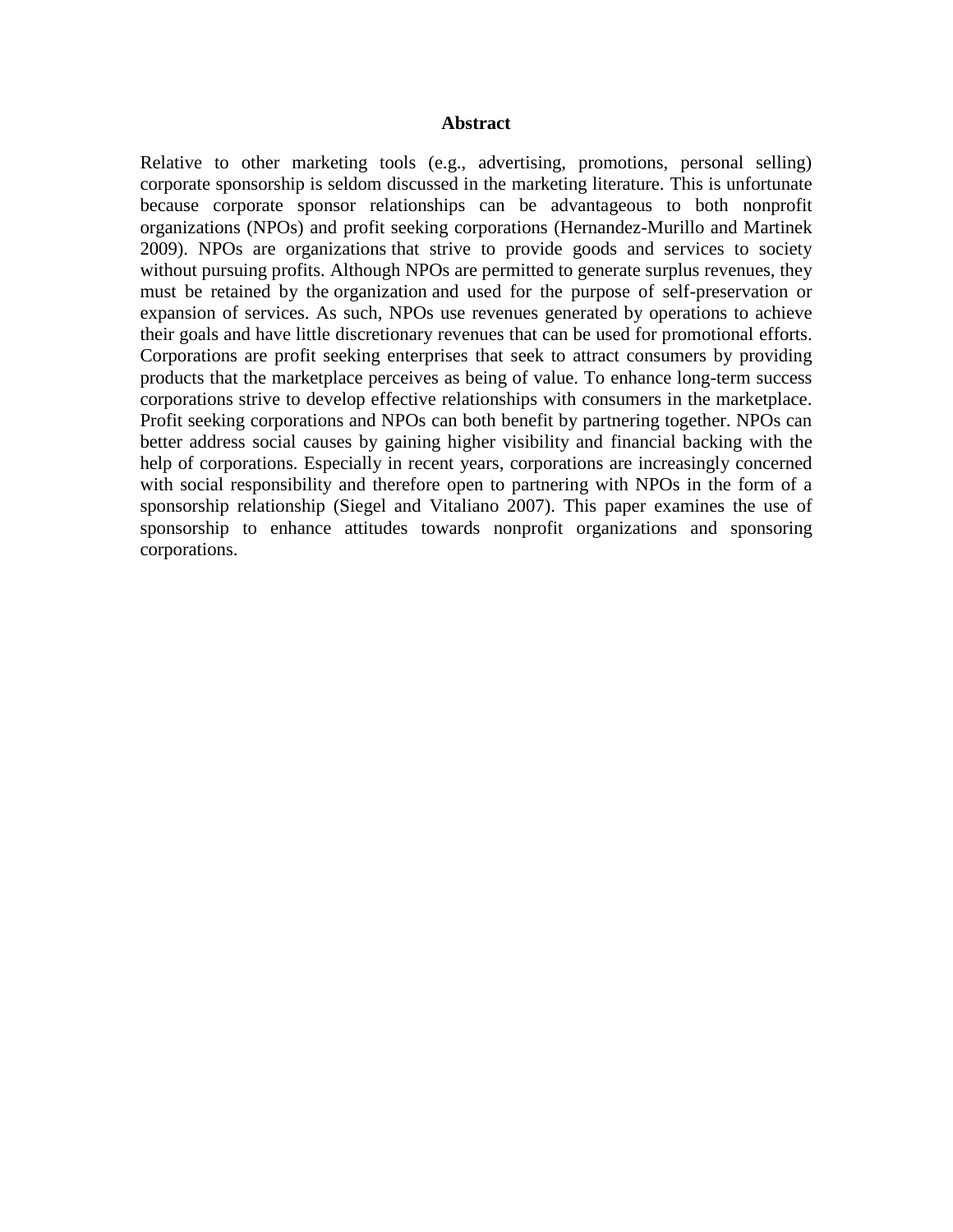## **Partnering Nonprofit Organizations with Corporate Sponsors**

### *Introduction*

Sponsorship occurs when a corporation funds or partially funds a program or event. Sponsorships are not a new phenomenon. Proctor and Gamble Co. began sponsoring "soap opera" daytime drama television programs like "As the World Turns" in the 1950s. Phillips 66 has long provided support for wildlife reserves. Over the years, corporate sponsorship has grown tremendously to the point where corporations sponsor a wide variety of events and programs. In fact, sponsorship spending by North American companies approached \$20 billion in 2013 and has grown on average approximately five percent each year for the past five years (IEG magazine 2013). Corporations such as Anheuser-Busch, Nike, Coca-Cola and General Motors are some of the more active companies involved with corporate sponsorship with each spending in excess of 140 million dollars on sponsorship in 2006 (IEG magazine 2012).

### *Benefits of Corporate Sponsorship to Nonprofit Organizations*

Corporate sponsorships are a particularly attractive marketing tool for nonprofit organizations (NPOs). NPOs are organizations that strive to provide goods and services to society without pursuing profits. In an effort to promote social good, NPOs strive to make positive connections with the public. It is hoped that by developing positive impressions, a NPO can raise more awareness and support (financial and non-financial) for a given cause (e.g., breast cancer awareness or treatment options). Within the United States there are a number of NPOs. Examples of NPOs include the Susan G. Komen Foundation which strives to enhance women's health, the March of Dimes whose mission is to improve children's health, and the Boys and Girls Clubs of America organization which provides positive youth activities for teens and preteens.

Of course, nonprofit marketers have numerous "tools" for creating or improving public perception including advertising and promotional events. But many promotional tools, such as advertising, are costly. Surplus revenues generated by NPOs are required by law to be used for the purpose of self-preservation of the NPO or to expand services offered by the NPO. Therefore, NPOs often lack financial resources that could be used to increase the visibility of a NPO or to increase awareness of a given social cause. Corporate sponsorships provide financial and other support to help the NPO positively influence marketplace awareness and attitudes towards a given social good cause (Mason 2005).

# *Benefits of Corporate Sponsorship to Corporations*

Corporations are profit seeking enterprises that seek to attract consumers by providing products that the marketplace perceives as being of value. An effective way to improve a corporation's credibility or the image of its products is to engage in socially responsible behavior by working with a NPO on a social cause (Henderson 2014; Hernandez-Murillo and Martinek 2009; Husted 2006; Siegel and Vitaliano 2007). For example, in 1983,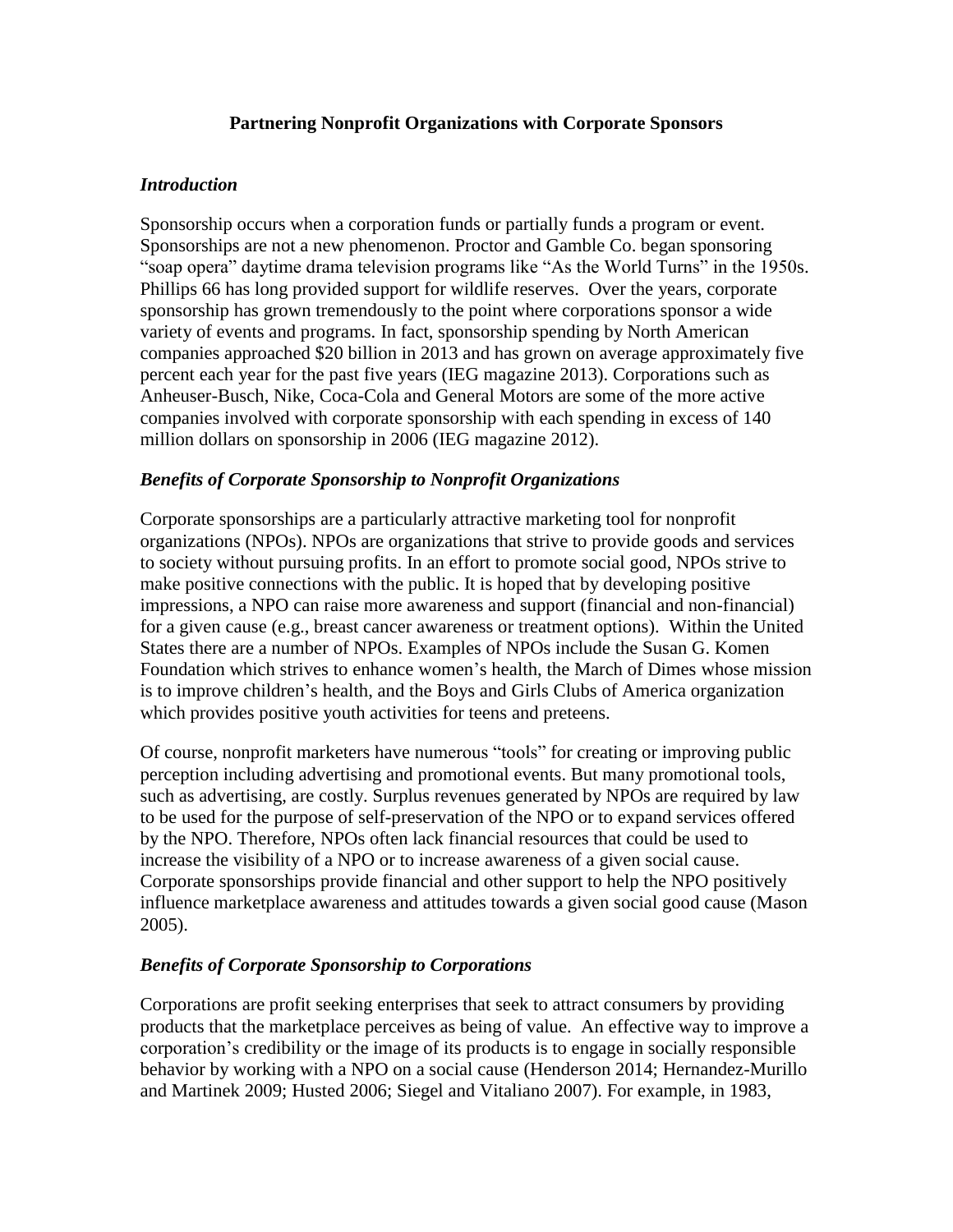American Express partnered with the Statue of Liberty-Ellis Island Foundation (a NPO) on a restoration project. For this cause, American Express donated one cent for every card transaction and \$1.00 for every new card issued for 4 months. The program was a huge success; American Express donated approximately \$2 million to the restoration cause. American Express consumer card usage grew by 27% and new applications increased by 45% (Chansky 2014).

Sponsor relationships that provide a good fit for both NPOs and corporate sponsors are likely to provide the greatest benefits (McDaniel 1999). For example, it makes sense for an NPO such as the March of Dimes to seek a sponsorship with a franchise corporation such as Subway to promote a fund raising 5K fun run event, because both parties want the marketplace to perceive them as providing health related benefits. Likewise, the National Football League (NFL) and Major League Baseball (MLB) have long sought to increase their female base. Therefore, forming a sponsorship partnership with the Susan G. Komen Foundation helps bring awareness to breast cancer and simultaneously helps the NFL and MLB reach out and form positive emotional connections with women.

Despite the obvious interest of many corporations to partner in sponsorship relationships, a potential concern is how to assess the effects of sponsorship on consumer attitudes and behaviors (Harvey 2001; Meenaghan 2001). In the past, researchers have relied upon theories from various social science disciplines to explain possible effects of sponsorship on consumer behavior (Douvis 2004). However, the research findings were antidotal, not empirical. While it is clear that a corporation can impact consumers' attitudes towards their products by developing sponsorships relationships with an NPO, it is difficult to determine how much and why (Mason 2005). The following provides a conceptual analysis of how corporate sponsorship might be used to change marketplace attitudes towards a given NPOs social cause.

# *Attitude Change with Sponsorships*

To understand how sponsorship affects a consumer's attitude, it is first necessary to understand what an attitude is and how it functions. An attitude may be defined as an idea charged with emotion which predisposes a class of actions to a particular class of objects (Chisman 1976; Triandis 1971). In other words, attitudes include affective, cognitive, and behavioral components. According to Chisman (1976), the cognitive component includes a person's beliefs about a given object (i.e., organization, product or social good). Triandis (1971) describes the affective component as the person's evaluative emotional attachments towards a given object. The behavioral component of an attitude is comprised of the person's behavior tendencies towards an object (Triandis 1971). It can clearly be seen that a person's attitudes towards a given object will have a strong impact on their future behavior towards that object.

Attitudes can be changed by altering one or more of the three attitudinal components (Kiesler et.al. 1969; Madrigal 2000). Sponsorship seems to have the most obvious effect on the affective component of an attitude by creating a positive association between the NPO's social cause and the corporation and their products. When people are forming attitudes, informational stimuli are internalized to form beliefs about the object referred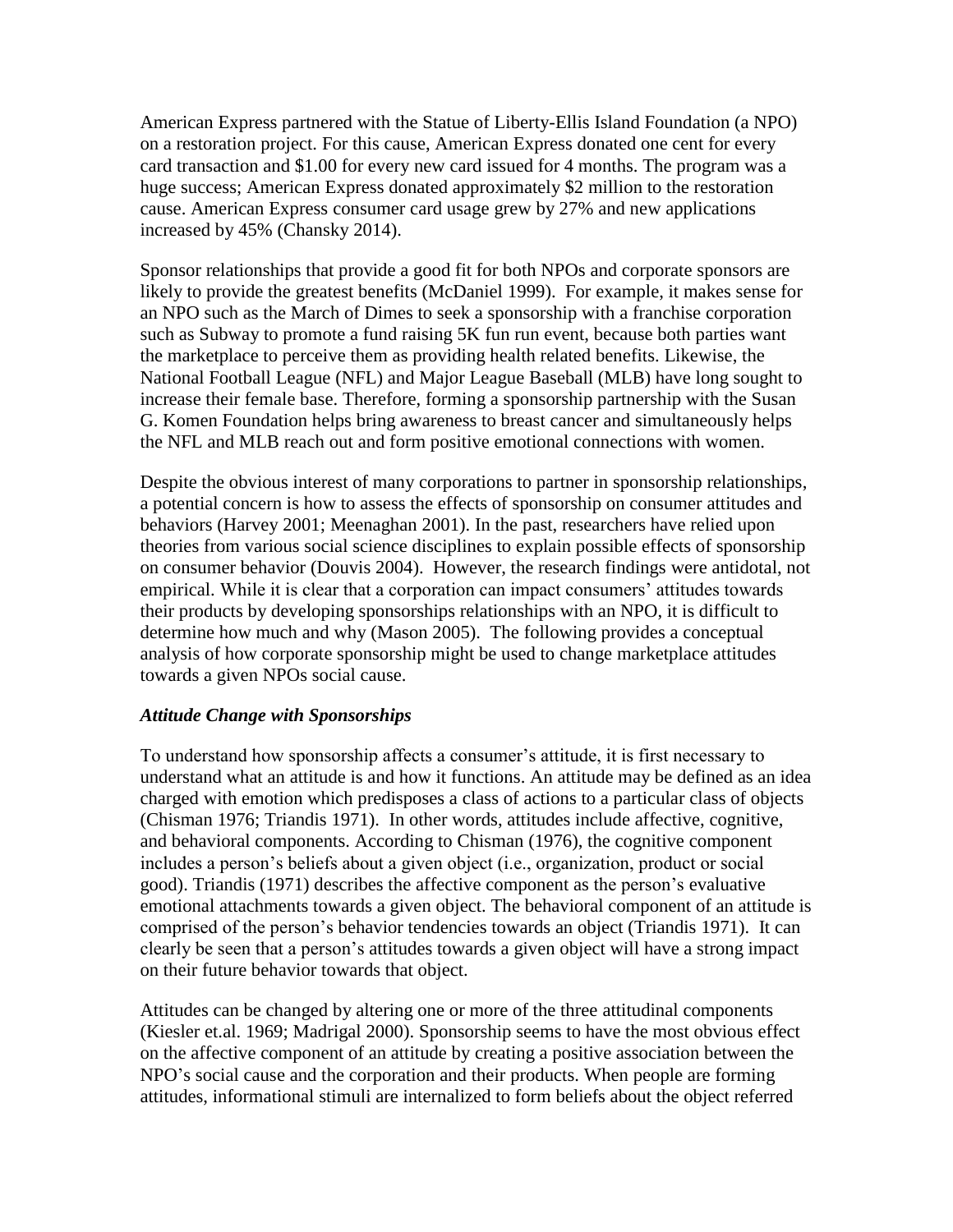to in the stimuli (Triandis 1971). Once a belief is formed, it can be associated with pleasant or unpleasant emotional affective state (Lardinoit and Derbaix 2001).

A person's behavior tendencies towards an object tend to be consistent with the formed beliefs and emotional attachments formed. Although people tend to behave toward an object in a manner that is consistent with their beliefs and emotional attachments, it is possible for people to have beliefs and emotional states that are inconsistent with their actions (Dean 1999; Chisman 1976). However, this is the exception rather than the rule. Thus, a corporate sponsor can likely benefit from its association with a social cause that fits with the consumer's values. That is, the consumer's positive feelings for the sponsored event/cause will become linked with their feelings with the sponsoring company. Then, after the feelings are linked, a "halo effect" may then suggest to consumers that the sponsor's products are more desirable than products offered by their competition (Lardinoit and Derbaix 2001).

### *Benefits of Sponsorship over other Promotional Tools*

Sponsorship as a promotional tool does have similarities with other forms of marketing (Madrigal 2001). However, for building relationships in the marketplace, there are several benefits of sponsorship over mass advertising (Meenaghan 2001). Sponsorship is an indirect/disguised attempt to persuade, unlike advertising which is seen as direct with an overt intent to persuade. These factors, combined with the goodwill from sponsorship, make a consumer's defense mechanisms low when perceiving sponsorship, whereas these same mechanisms are high when watching commercials. That is, a person is more likely to receive promotional messaging from a sponsorship favorably whereas they will be more skeptical of advertising (Mason 2005). Therefore, the public typically views sponsorship as more accepted and more legitimate than advertising (Mason 2005; Meenaghan 2001). In a study of people's attitudes towards 350 companies, the companies that were seen most favorably were those companies that are known for sponsorships as well as advertising. For example, Hallmark is seen as a credible and caring company, partly because they sponsor heartwarming television programs (Meenaghan 2001).

# *Conclusion*

In conclusion, corporate sponsorship as a promotional tool does have similarities with other forms of marketing. However, sponsorship may have more power to influence peoples' attitudes that other marketing promotional tools. For example, a business can use sponsorship as a tool for increasing their brand awareness by exposing consumers to their products while simultaneously enhancing its image by linking the product to a social cause that already evokes strong positive emotions in the marketplace (Harvey 2001).

Sponsorship relationships between profit seeking corporations and NPOs can be mutually beneficial to both types of organizations. By soliciting positive emotional attachments, corporate sponsors can alter their consumers' cognitive structures or beliefs concerning the corporation's products. This, in turn, should lead consumers to engage in desirable behaviors towards the corporation and their products. In like manner, a NPO can benefit by having financial and other support from a corporation and thus increase awareness and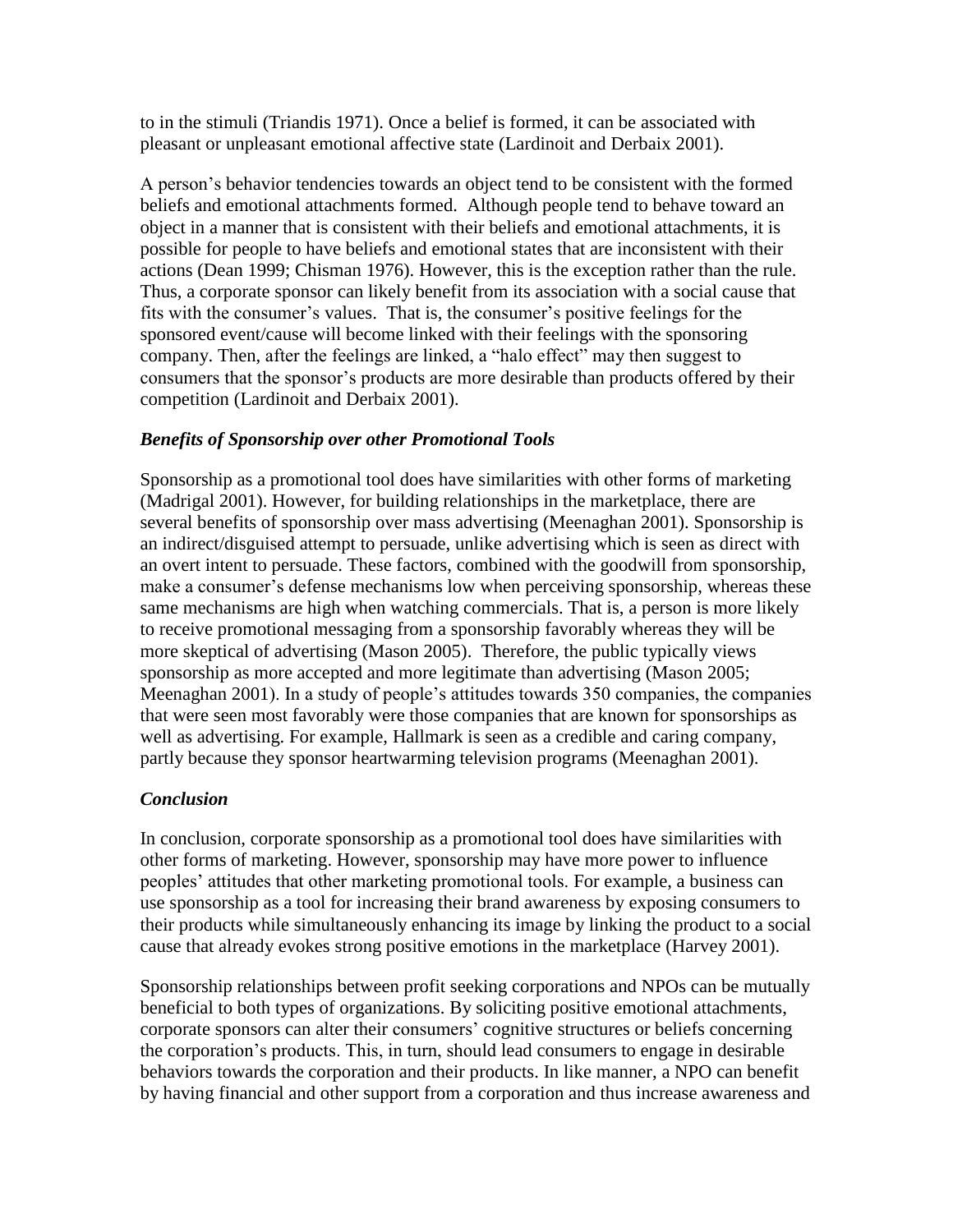attitude towards a given social cause. For best results, a corporation should partner with an NPO that provides a good fit with the values that the corporation's consumers hold. That is, sponsor relationships that provide a good fit for both the NPO and the corporate sponsor are likely to provide the greatest benefits. In order to better understand the benefits of sponsorship relationships, future studies should focus on gathering empirical data and conducting analysis of the effects of sponsorship on society/consumers' attitudes and behaviors.

#### **References**

Chansky, Edward. 2014. For Goodness Sake: Legal Regulation and Best Practices in the Field of Cause Marketing. *Cause Marketing Insights* online at: http://www.causemarketingforum.com/site/apps/nlnet/content2.aspx?c=bkLUKcOTLkK4 E&b=6415417&ct=8951489#1

Chisman, Forrest. 1976. *Attitude Psychology and the Study of Public Opinion*. University Park: Pennsylvania State University Press.

Dean, Dwane. 1999. Brand Endorsement, Popularity, and Event Sponsorship as Advertising Cues Affecting Consumer Pre-Purchase Attitudes. *Journal of Advertising* Vol. 18: 2-12.

Douvis, John. 2004. A review of the research areas in the field of sport marketing: Foundations, current trends, future directions. *Cyber Journal of Sport Marketing*. Retrieved June 17, 2004. http://www.ausport.gov.au/fulltext/2000/cjsm/v4n2- 3/douvis43.htm

Harvey, Bill. 2001. Measuring the effects of sponsorship. *Journal of Advertising Research* Vol. 41: 59-65.

Henderson, K.J. 2014, Advantages for Corporations Sponsoring Charitable Organizations. *Hearst Newspapers* online at: http://smallbusiness.chron.com/advantagescorporations-sponsoring-charitable-organizations-503.html

Hernandez-Murillo and Christopher Martinek 2009. Corporate Social Responsibility Can Be Profitable. *The Regional Economist* (April) online at: https://www.stlouisfed.org/publications/re/articles/?id=1258

Husted, Bryan and Jose Salazar 2006. Taking Friedman Seriously: Maximizing Profits and Social Performance. *Journal of Management Studies* Vol. 43, No. 1: 75-91.

IEG Digital Magazine 2013. Sponsorship Outlook: Spending Increase Is Double-Edged Sword, published (Jan. 7) online at: http://www.sponsorship.com/iegsr/2013/01/07/2013- Sponsorship-Outlook--Spending-Increase-Is-Dou.aspx

IEG Digital Magazine 2012. Index of Top U.S. Sponsors by Company, published (May 29) online at: http://www.sponsorship.com/IEGSR/2012/05/28/Following-The-Money-- Sponsorship-s-Top-Spenders-of/Index-of-Top-U-S--Sponsors-By-Company.aspx